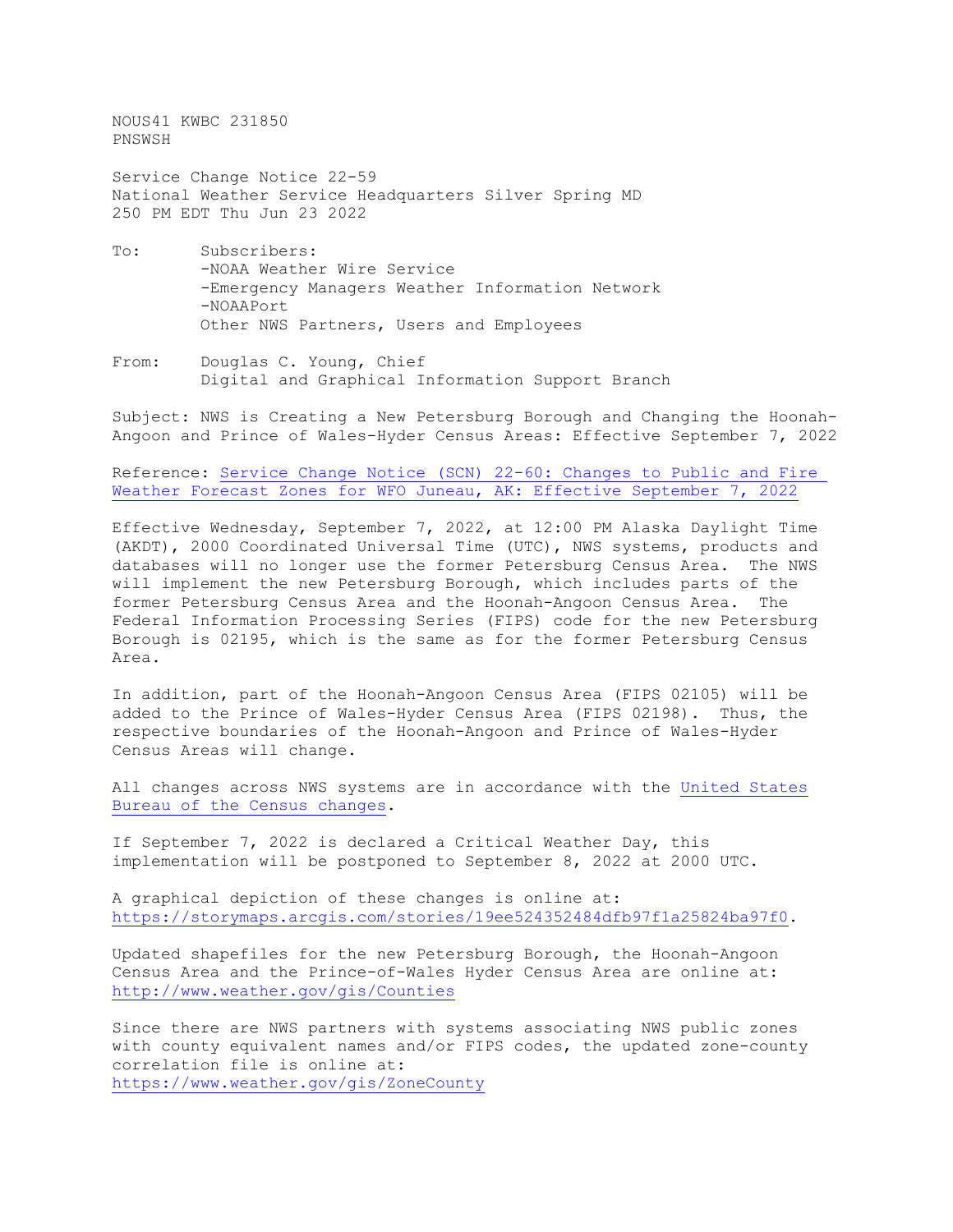A list of affected NWS zones is provided in the referenced Service [Change](https://www.weather.gov/media/notification/pdf2/scn22-60_juneau_public_and_fire_zone_changes.pdf)  [Notice.](https://www.weather.gov/media/notification/pdf2/scn22-60_juneau_public_and_fire_zone_changes.pdf)

All NWS partners and users should ensure their systems contain the correct county equivalent area boundaries, names, and relationships to NWS public and fire weather zones.

The geographical area affected by these changes is serviced by four NOAA Weather Radio (NWR) transmitters. Therefore, NWS partners and users and weather radio owners receiving information relying on Specific Area Message Encoding (SAME) location codes will need to reprogram their equipment no later than September 7, 2022 to continue receiving NWS warnings with SAME. This includes equipment used for the Emergency Alert System (EAS). We encourage weather radio owners to go ahead and enter the new SAME codes now. The old codes may be removed after September 7, 2022.

Table 2: New SAME location codes effective September 7, 2022:

For that area of the Hoonah-Angoon Census Area annexed to the new Petersburg Borough:

| Transmitter        |         | Call Sign Frequency Old SAME code New SAME code |        |
|--------------------|---------|-------------------------------------------------|--------|
| Cape Fanshaw KZZ88 | 162.425 | 002105                                          | 002195 |

For that area of the former Petersburg Census Area annexed to the Prince of Wales-Hyder Census Area:

|       |       |                | Transmitter Call Sign Frequency Old SAME code New SAME code |        |
|-------|-------|----------------|-------------------------------------------------------------|--------|
| Craig | KXI80 | 162.475 002195 |                                                             | 002198 |

The Cape Fanshaw transmitter is currently out of service for maintenance. NWR listeners who normally receive Petersburg warning information from the Cape Fanshaw transmitter are encouraged, if possible, to listen to broadcasts from the Manleyville transmitter. Details on this alternate transmitter are provided at:

[https://www.weather.gov/nwr/county\\_coverage?State=AK](https://www.weather.gov/nwr/county_coverage?State=AK)

SAME location code information for Alaska is available at: [https://www.weather.gov/nwr/county\\_coverage?State=AK](https://www.weather.gov/nwr/county_coverage?State=AK) and by calling a toll-free number: 1-888-NWR-SAME (1-888-697-7263).

WFO Juneau NWR Transmitter information is available at: [https://www.weather.gov/nwr/wfo\\_list?WFO=AJK.](https://www.weather.gov/nwr/wfo_list?WFO=AJK)

Note that Universal Geographic Codes (UGCs) in UGC-County (UGC-C) format are not used by NWS in Alaska in World Meteorological Organization (WMO) formatted text products. However, all NWS partners and users receiving NWS products and parsing exact text strings will need to change Petersburg Census Area to Petersburg Borough in their software and system operations.